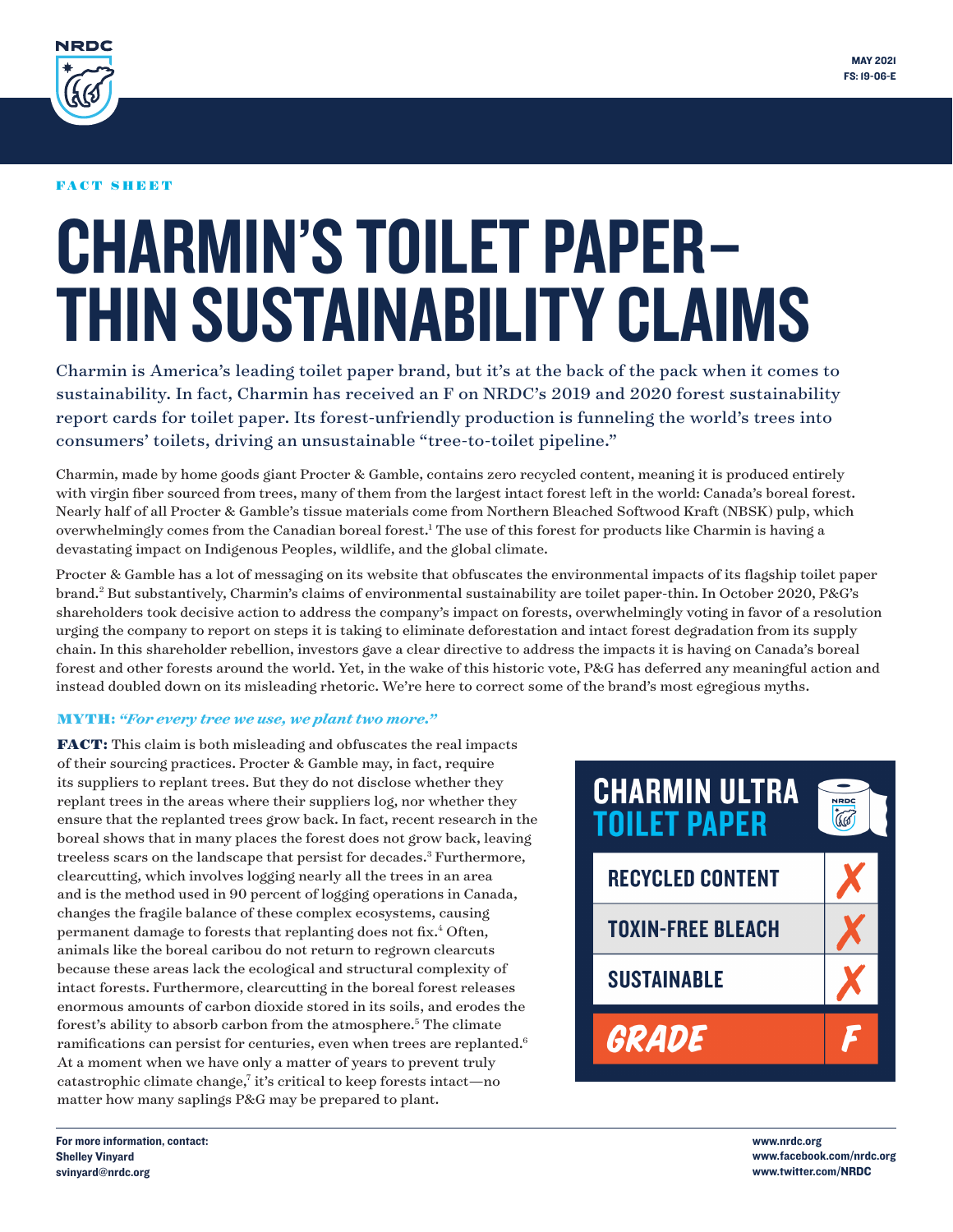<span id="page-1-0"></span>

MYTH**:** *"100% of the pulp we source is certified by a leading third-party certification system, which ensures...no deforestation, protecting biodiversity, respecting the rights of Indigenous Peoples, and protecting endangered species.["8](#page-2-0)*

**Fact:** The only forestry certification with robust environmental standards in Canada is the one awarded by the Forest Stewardship Council (FSC), which has recently updated its criteria to incorporate more meaningful boreal caribou habitat protections and greater recognition of Indigenous rights[.9,10](#page-2-0) Procter & Gamble claims that all the certification standards it relies on, including the industryled Sustainable Forestry Initiative (SFI) and the Programme for the Enforcement of Forest Certification (PEFC) offer sufficient guarantees of sustainability in pulp sourcing. But SFI and PEFC requirements both contain glaring loopholes that seriously undermine sustainable forestry.<sup>11</sup> In addition, Charmin is FSC-Mix certified, a less robust classification that means it may contain pulp from operations that have destroyed critical boreal caribou habitat and intact forests,



or pulp that has been obtained without the free, prior, and informed consent of Indigenous Peoples. And crucially, certification (from any system) does not reduce the overall pressure throwaway tissue products are placing on forests and our climate.

#### MYTH**:** *"We keep forests as forests."*

FACT**:** United Nations definitions of "deforestation" characterize it as "the direct human-induced conversion of forested land to non-forested land,["12](#page-2-0) but this emphasis on land use change does not encompass many of the ways in which logging harms forests. For example, clearcutting a forest may not convert it into a parking lot, so the razed land may technically still be considered a "forest," but it can cause species to become locally extinct, pollute water and air, and release carbon stored in forests' trees and soils.[13](#page-2-0) When we consider the carbon and species values of the world's last intact forests, they are irreplaceable in our lifetimes. Charmin's role in driving the clearcutting of intact boreal forests, therefore, is causing irreparable harm to one of the world's most important carbon storehouses and species refuges.

MYTH**:** *"We use paper from a variety of sources... including fast-growing trees, like Eucaplyptus, which helps quickly and sustainably replenish supply."* 

FACT**:** Charmin does source some materials from eucalyptus plantations, but it also purchases a substantial amount of pulp from intact forests, including Canada's boreal forest, which are anything but fast-growing. Moreover, while some sustainable alternative fibers do exist, eucalyptus is not one of them. Eucalyptus tends to be highly invasive, destroying native species and drastically altering ecosystems wherever it is planted.<sup>[14](#page-2-0)</sup> It is also not necessarily sustainably grown. Many eucalyptus plantations require first clearcutting intact forests.

## MYTH**:** *"Canada is a world leader in sustainable forest management."*

FACT**:** While Canada has cultivated a strong international reputation as an environmental leader, its forestry practices are nowhere near sustainable. Between 2000 and 2013, Canada lost the most intact forest of any nation in the world, save for Brazil and Russia[.15](#page-2-0) Each year, Canada clearcuts more than a million acres of its boreal forests, equal to roughly the size of a small city block per minute.<sup>16</sup> The federal government and the provinces have largely failed to implement key environmental protections, including the Species at Risk Act, driving threatened species like the boreal caribou ever closer to extinction.<sup>[17](#page-2-0)</sup>

# MYTH**:** *"Goals by 2030: Achieve Carbon Neutrality by 2030."*

FACT**:** While Procter & Gamble announced in 2020 a climate goal to achieve climate neutrality by 2030, if you read the fine print you will find this goal encompasses only a small fraction of their emissions.[18](#page-2-0) Its commitment to achieve carbon neutrality by 2030 addresses only its Scope 1 and 2 emissions, which are emissions from its own facilities and the third parties from whom it purchases energy[.19](#page-2-0) It does not encompass Scope 3 emissions, which include the upstream and downstream climate impacts of, for example, logging trees for toilet paper. Furthermore, it's especially problematic that the company's plan to achieve carbon neutrality for its operational emissions touts the benefits of "natural climate solutions," all while the company continues to source from one of the planet's most important carbon storehouses, the Canadian boreal forest.<sup>[20](#page-2-0)</sup>

**If Procter & Gamble truly wants to make its toilet paper sustainable for forests and the global climate, it has no choice but to reduce its consumption of virgin forest fiber and stop sourcing from intact forests. Ultimately, Charmin still sends trees from invaluable forests like the boreal to an ignoble fate in our bathrooms, perpetuating a highly destructive tree-totoilet pipeline. Rather than resting on questionable laurels, the brand should become a true climate leader, adapt to the environmental crises we are facing in the 21st century, and embrace existing solutions by incorporating recycled content into its products. Anything less is wasteful, outmoded, and unacceptable.**